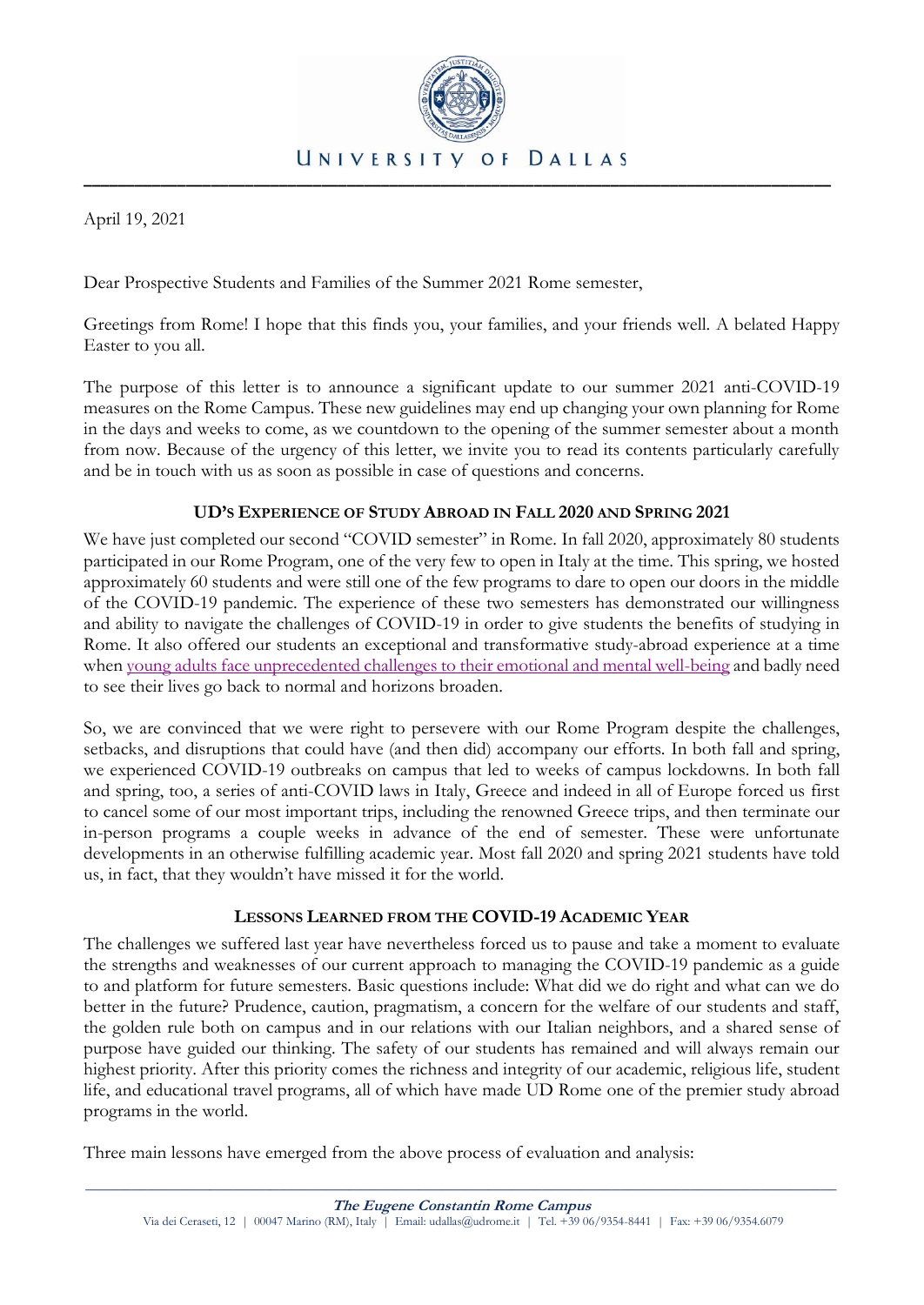- **Student, Staff and Family Safety:** The safety of all people on the Rome Campus cannot be guaranteed unless and until all individuals living and working there are safe from the COVID-19 virus. Not only do students live on the Rome Campus, but also fathers, mothers and families with children. And not only do students and families conduct their daily affairs on campus, but so too do another 20 or so Italian employees and significant numbers of visiting technicians, consultants and visitors. Student habits and student travel necessarily increase the odds of local infection and contagion. To the extent students get sick from COVID-19, therefore, they not only pose a risk to their own health but also to the health of countless other people. The best way to avoid such sickness are vaccinations.
- **Avoiding Campus Lockdowns Ordered by Italian Health Authorities**: Without being able to guarantee—or at least nearly guarantee—that our campus is protected from even a single COVID-19 infection that could then easily lead to an outbreak, we can also not avoid complete lockdowns to our campus. This is the hard lesson that we learned twice this academic year, once in fall 2020 when an outbreak involving approximately 30 students led to nearly three weeks of lockdown, preventing students from leaving campus at all and for a time requiring them to be confined to their rooms. A lesser outbreak of 8 positive cases in spring 2021 produced the same result—nearly three weeks of lockdowns. These lockdowns were ordered by the local health ministry and therefore remained out of our control. The only way to have a lockdown lifted is by ensuring that every last individual on campus is shielded from getting the virus to the greatest extent possible. Violations of these lockdowns by any single individual could, in accordance with current Italian law, lead to criminal prosecution. The best way to drastically reduce the probability of such lockdowns in future is universal vaccination of all adults on campus, staff and students included.
- **Protecting the Integrity of our Programs**: Students come to the Rome Program to immerse themselves in the knowledge and experience of the rich cultures of Italy, Greece and Europe, not to sit in their rooms and wonder when and if the lockdown will be lifted. Without being able to guarantee—or nearly guarantee—that we will not face a lockdown owing to even a single case of COVID-19 infection, we can no longer guarantee the integrity of our programs, a sad fate indeed. The best way to protect our programs from disruption is to avoid an outbreak on campus, and the best to accomplish that is to have as many vaccinated people in our programs as possible.

## **NEW AND CONTINUING RISKS AND CHALLENGES OF THE COVID-19 PANDEMIC**

The United States of America, Israel and a handful of other pro-vaccine countries have and still are paving the way out of the present pandemic by offering their adult citizens full access to vaccines and then seeing infection numbers fall dramatically as a result. The very clear message here is not only that vaccines work, but that they are also a key tool in getting the world beyond this pandemic. Italy and Europe have not been so providential and fortunate in their planning. It would be an exaggeration to say that these countries are losing the war against COVID-19. Rather it can be said that they find themselves in a prolonged and potentially dangerous stalemate.

- **Lack of Progress in Italy:** Contrary to expectations, Italy continues to see large numbers of new [COVID-19 cases each day](https://www.worldometers.info/coronavirus/country/italy/) and no rapid or definitive descent of the curve in sight. Furthermore, the total number of people vaccinated has fallen far behind expectations: only 13% of Italians have [received their first vaccinations](https://ourworldindata.org/covid-vaccinations) as compared to 60% (Israel), 32% (USA) and 8% worldwide. Universal vaccination and "herd immunity" will not therefore be achieved in Italy until sometime in 2022. The slow roll-out of vaccines is a clear weakness of Italy's approach to containing and defeating COVID-19 at this time.
- **New COVID Variants:** According to the CDC, the new variants **"seem to spread more easily and** [quickly than other variants, which may lead to more cases of COVID-19...to more hospitalizations,](https://www.cdc.gov/coronavirus/2019-ncov/transmission/variant.html)  [and potentially more deaths."](https://www.cdc.gov/coronavirus/2019-ncov/transmission/variant.html) Such variants are long since active in Italy and attack the young—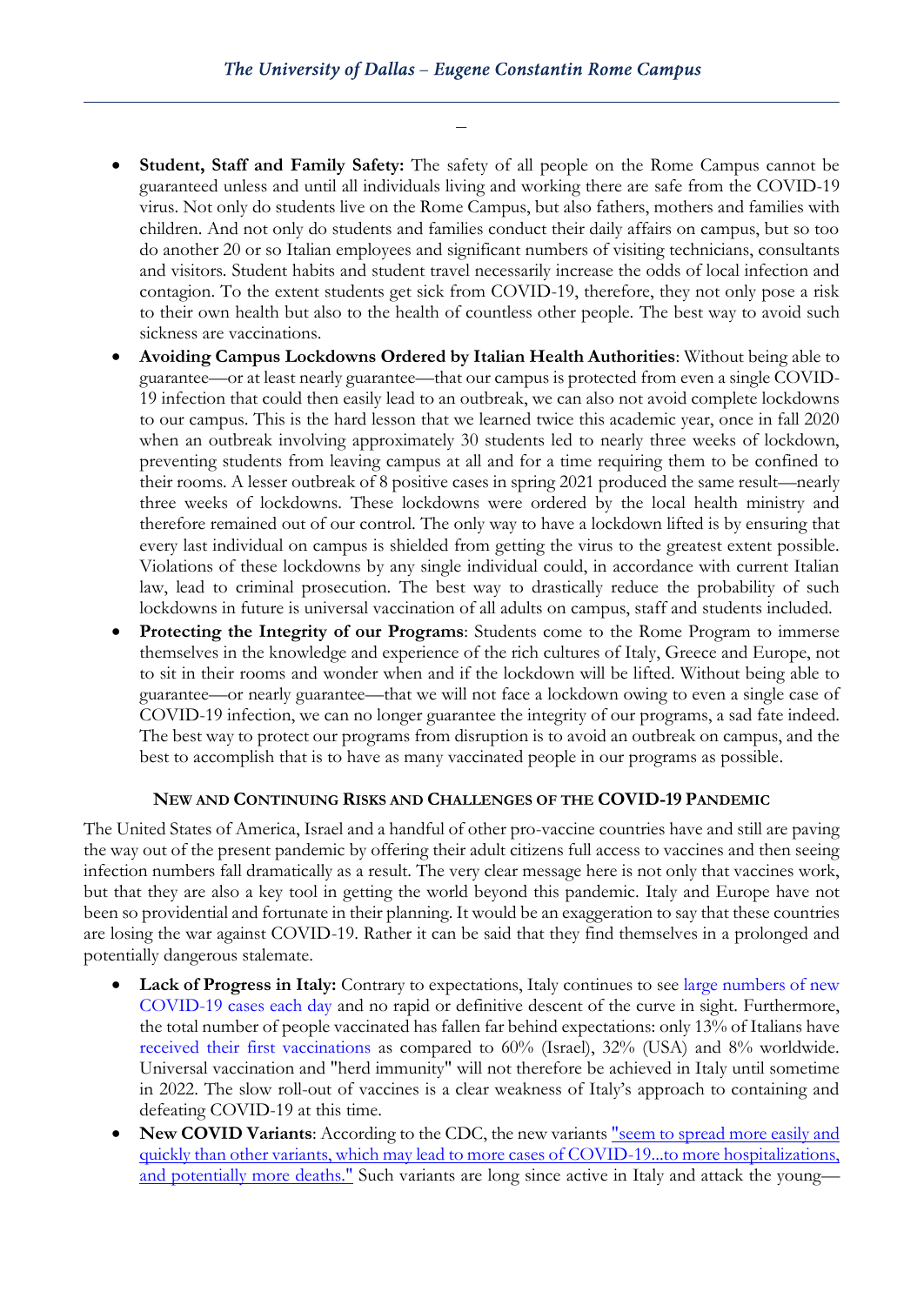children and adolescents—more easily and forcefully than the original COVID-19 virus. According to one study, as much as [90% of current COVID-19 cases in Italy are caused by the](https://www.corriere.it/salute/malattie_infettive/21_marzo_30/coronavirus-variante-inglese-quasi-90percento-italia-brasiliana-si-mantiene-4percento-0a9cfbc6-907d-11eb-994c-fd00bc1269a9.shtml)  [English-variant\(s\)](https://www.corriere.it/salute/malattie_infettive/21_marzo_30/coronavirus-variante-inglese-quasi-90percento-italia-brasiliana-si-mantiene-4percento-0a9cfbc6-907d-11eb-994c-fd00bc1269a9.shtml). Our community is, therefore, just as subject to introducing the virus into our midst right now, if not more so, than ever before. Although vaccines have not yet been demonstrated beyond all doubt to cover individuals against variants, initial reports suggest they are [an effective deterrent.](https://www.forbes.com/sites/leahrosenbaum/2021/04/09/how-vaccine-companies-are-battling-covid-19-variants/?sh=2c81ff7d753f)

## **UPDATED GUIDANCE FOR STUDENTS AND PARENTS**

In light of and in response to the above circumstances, our leadership team in the U.S. and I have consulted at length on how best to balance the goal of maintaining safety and safeguarding the integrity of our programs for everyone in Rome, on the one hand, while guaranteeing the individual rights and protections of each participant, on the other. The following four guidelines are a starting-point for striking that balance:

- **Vaccination Strongly Encouraged by UD for Rome Participation:** We have decided not to mandate vaccines for its incoming Rome students. However, given the risk (1) to student health, staff health, and the health of staff families, (2) of prolonged government-order lockdowns on the Rome Campus, and (3) to disruptions of academic programing, religious life programming, independent travel, school sponsored travel, and campus life programing and activities, we strongly encourage each and every student and staff member to get vaccinated in the USA prior to coming to study in Rome.
- **Possible Vaccination Requirement by EU or Italy:** Owing to the imminent introduction of a so-called [Digital Green Certificate](https://agenceurope.eu/en/bulletin/article/12689/2) in the EU in general and Italy in particular, you may soon need to show proof of vaccination or some other form of immunity in order to enter the EU and attend the Rome Program. This outcome is by no means certain but is possible if not probable. A motion to bring forth legislation in favor of the Certificate was passed on April 14<sup>th</sup> in the European Commission and will be brought to a vote at the end of this month. Should this law come to pass and should it require proof of either vaccination or previous infection as a "passport" into Europe, students without either would be prevented from attending our programs. Therefore, once again, in light of the above proposed legislation and its possible adverse consequences for an individual who has not received a vaccination, we recommend that all students and staff receive the vaccination prior to coming to Rome.
- **Accommodation of Italian Health and Safety Norms:** Because Italy is a sovereign country, UD must follow Italian and EU laws in regard to protecting student, staff, and staff families from COVID-19 infections on campus and therefore may be required to institute any of the following policies in response to the threat of COVID-19 infections within the campus community:
	- $\rightarrow$  periodic COVID-19 testing at student expense;
	- $\rightarrow$  segregated meal times, class meetings, Mass, and recreation times to separate individuals at-risk from those not;
	- $\rightarrow$  limited extracurricular activities, including parties, sporting events, movie nights, theater and talent shows, because of the threat of infection;
	- $\rightarrow$  a period of lockdown (or quarantine), typically lasting a minimum of 14 days and possibly lasting longer if an outbreak is not contained;
	- $\rightarrow$  the delay, suspension, cancellation or reconfiguration of independent travel and sponsored travel opportunities.

The most effective way to avoid having to institute such measures, be it for the greater good or to comply with local health authorities, is to achieve herd immunity on campus through a combination of vaccination, natural immunity or both.